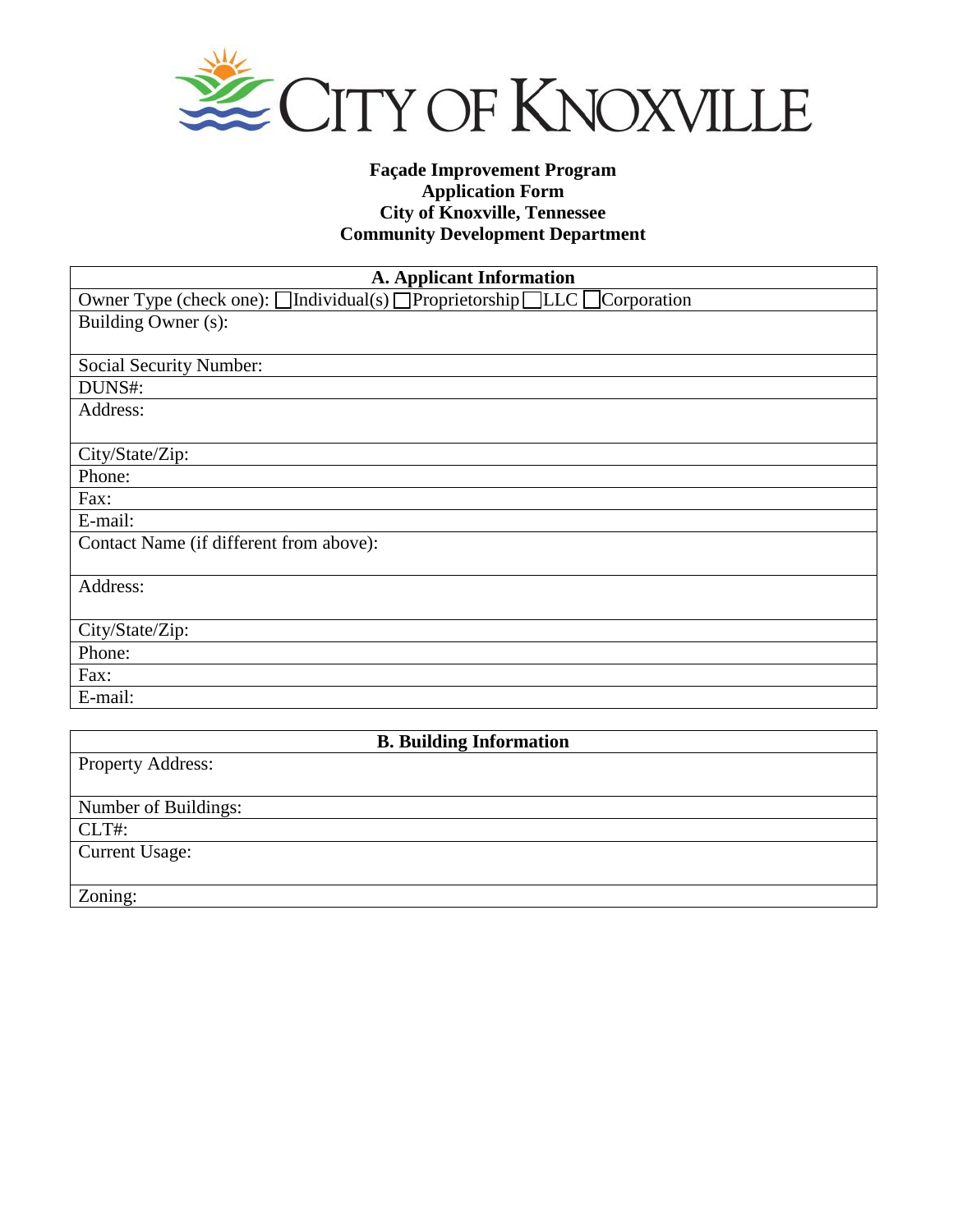| <b>C. Current Indebtedness</b>                                               |                 |          |          |         |               |          |         |
|------------------------------------------------------------------------------|-----------------|----------|----------|---------|---------------|----------|---------|
| Furnish information on BUILDING-RELATED debts, notes, and mortgages payable. |                 |          |          |         |               |          |         |
| Type                                                                         | To Whom Payable | Original | Original | Present | Interest      | Maturity | Monthly |
|                                                                              |                 | Amount   | Date     | Balance | Rate          | Date     | Payment |
| 1 <sup>st</sup> Mortgage Holder                                              |                 | Φ        |          | \$      | $\%$          |          | \$      |
|                                                                              |                 |          |          |         |               |          |         |
| $2nd$ Mortgage Holder                                                        |                 | ¢<br>Φ   |          | \$      | $\%$          |          | \$      |
|                                                                              |                 |          |          |         |               |          |         |
| Other Building Lien                                                          |                 | \$       |          | \$      | $\%$          |          | \$      |
|                                                                              |                 |          |          |         |               |          |         |
| Other Building Lien                                                          |                 | \$       |          | \$      | $\frac{0}{0}$ |          | \$      |
|                                                                              |                 |          |          |         |               |          |         |
|                                                                              | Total           | ¢        | Total    | \$      |               | Total    | \$      |

| <b>D. Current Tenancy</b><br>Use additional sheets if necessary.    |       |                            |                     |                                                        |  |
|---------------------------------------------------------------------|-------|----------------------------|---------------------|--------------------------------------------------------|--|
| Type (retail, office,<br>Unit Number and Name<br>residential, etc.) |       |                            | <b>Current Rent</b> | Will building renovations result in increased<br>rent? |  |
|                                                                     |       | \$                         | /mo                 | $Yes \Box No \Box If yes, new rent = $$<br>/mo         |  |
|                                                                     |       | $\boldsymbol{\mathcal{S}}$ | /mo                 | $Yes \Box No \Box$ If yes, new rent=\$<br>/mo          |  |
|                                                                     | Total |                            | /mo                 | Total new rental income=\$                             |  |

| <b>E. Project Overview</b>                                                                                                                                                        |                                                                                                                                                                                                                                |  |  |  |
|-----------------------------------------------------------------------------------------------------------------------------------------------------------------------------------|--------------------------------------------------------------------------------------------------------------------------------------------------------------------------------------------------------------------------------|--|--|--|
| 1.                                                                                                                                                                                | Describe in detail the proposed "project" being undertaken (e.g., awning replacement, cornice repair.) This narrative should<br>describe the same project outlined by the financials. (Attach additional sheets if necessary.) |  |  |  |
|                                                                                                                                                                                   |                                                                                                                                                                                                                                |  |  |  |
|                                                                                                                                                                                   |                                                                                                                                                                                                                                |  |  |  |
|                                                                                                                                                                                   |                                                                                                                                                                                                                                |  |  |  |
|                                                                                                                                                                                   |                                                                                                                                                                                                                                |  |  |  |
|                                                                                                                                                                                   |                                                                                                                                                                                                                                |  |  |  |
| 2.                                                                                                                                                                                | When will the project begin?<br>3.<br>When will the project be completed?                                                                                                                                                      |  |  |  |
| 4.                                                                                                                                                                                | Has any portion of the project been started yet? Yes $\Box$ No $\Box$<br>If yes, please describe.                                                                                                                              |  |  |  |
| Note: Any portion of the project started prior to an agreement resulting from this application will not be eligible for assistance or count<br>as match funding for this project. |                                                                                                                                                                                                                                |  |  |  |
|                                                                                                                                                                                   |                                                                                                                                                                                                                                |  |  |  |
|                                                                                                                                                                                   |                                                                                                                                                                                                                                |  |  |  |
|                                                                                                                                                                                   |                                                                                                                                                                                                                                |  |  |  |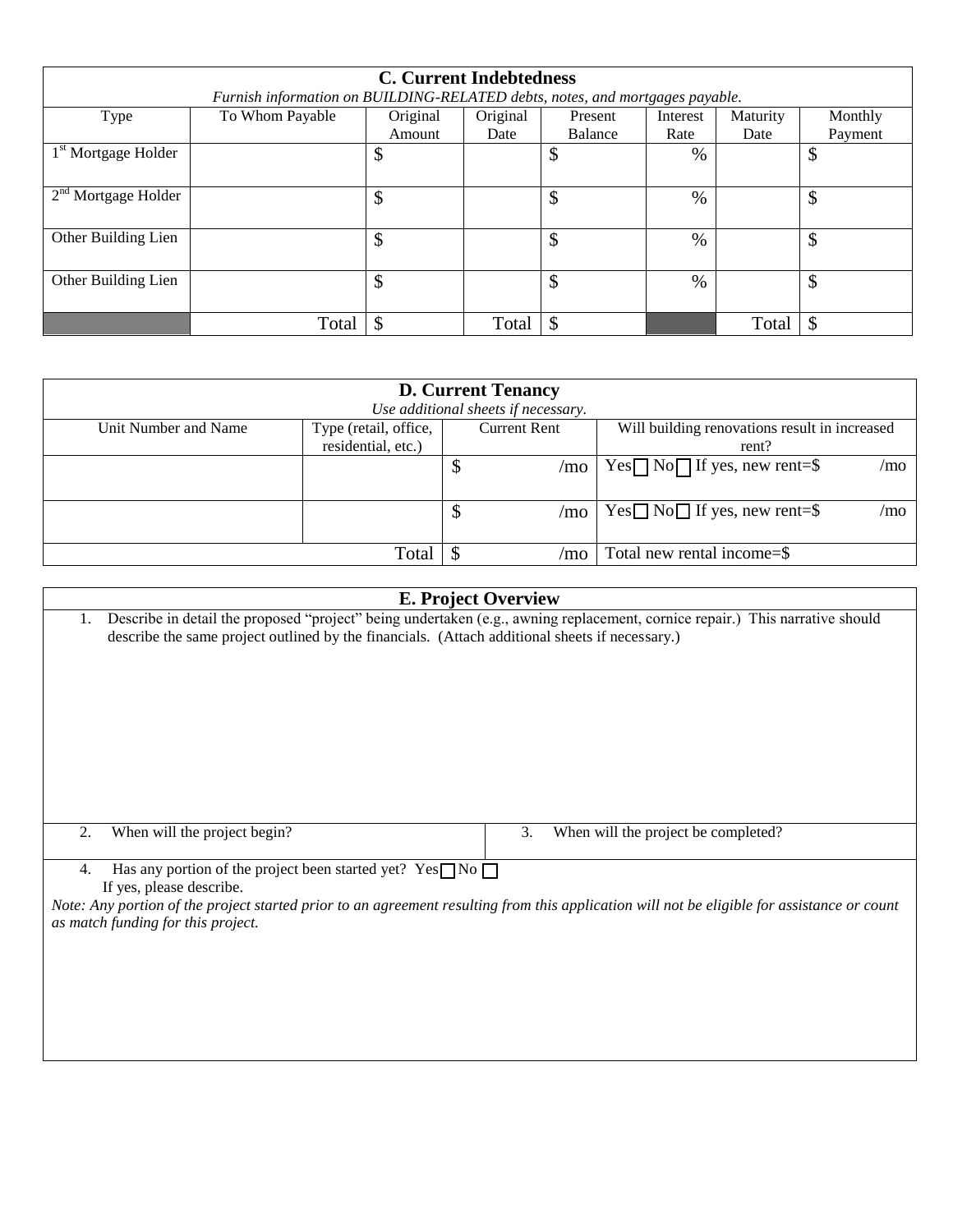# **F. Economic Development Overview**

# **JOB CREATION/RETENTION**

 $\bullet \bullet$  Upon completion of the project, will new jobs be created?  $\Box$  Yes  $\Box$  No If yes, how many and what are their classification?

Will this project retain existing jobs?  $\Box$  Yes  $\Box$  No If yes, how many and what are their classification?

\_\_\_\_\_\_\_\_\_\_\_\_\_\_\_\_\_\_\_\_\_\_\_\_\_\_\_\_\_\_\_\_\_\_\_\_\_\_\_\_\_\_\_\_\_\_\_\_\_\_\_\_\_\_\_\_\_\_\_\_\_\_\_\_\_\_\_\_\_\_\_\_\_\_\_\_\_\_\_\_\_\_ \_\_\_\_\_\_\_\_\_\_\_\_\_\_\_\_\_\_\_\_\_\_\_\_\_\_\_\_\_\_\_\_\_\_\_\_\_\_\_\_\_\_\_\_\_\_\_\_\_\_\_\_\_\_\_\_\_\_\_\_\_\_\_\_\_\_\_\_\_\_\_\_\_\_\_\_\_\_\_\_\_\_

\_\_\_\_\_\_\_\_\_\_\_\_\_\_\_\_\_\_\_\_\_\_\_\_\_\_\_\_\_\_\_\_\_\_\_\_\_\_\_\_\_\_\_\_\_\_\_\_\_\_\_\_\_\_\_\_\_\_\_\_\_\_\_\_\_\_\_\_\_\_\_\_\_\_\_\_\_\_\_\_\_\_ \_\_\_\_\_\_\_\_\_\_\_\_\_\_\_\_\_\_\_\_\_\_\_\_\_\_\_\_\_\_\_\_\_\_\_\_\_\_\_\_\_\_\_\_\_\_\_\_\_\_\_\_\_\_\_\_\_\_\_\_\_\_\_\_\_\_\_\_\_\_\_\_\_\_\_\_\_\_\_\_\_\_

\_\_\_\_\_\_\_\_\_\_\_\_\_\_\_\_\_\_\_\_\_\_\_\_\_\_\_\_\_\_\_\_\_\_\_\_\_\_\_\_\_\_\_\_\_\_\_\_\_\_\_\_\_\_\_\_\_\_\_\_\_\_\_\_\_\_\_\_\_\_\_\_\_\_\_\_\_\_\_\_\_\_

\_\_\_\_\_\_\_\_\_\_\_\_\_\_\_\_\_\_\_\_\_\_\_\_\_\_\_\_\_\_\_\_\_\_\_\_\_\_\_\_\_\_\_\_\_\_\_\_\_\_\_\_\_\_\_\_\_\_\_\_\_\_\_\_\_\_\_\_\_\_\_\_\_\_\_\_\_\_\_\_\_\_ \_\_\_\_\_\_\_\_\_\_\_\_\_\_\_\_\_\_\_\_\_\_\_\_\_\_\_\_\_\_\_\_\_\_\_\_\_\_\_\_\_\_\_\_\_\_\_\_\_\_\_\_\_\_\_\_\_\_\_\_\_\_\_\_\_\_\_\_\_\_\_\_\_\_\_\_\_\_\_\_\_\_

\_\_\_\_\_\_\_\_\_\_\_\_\_\_\_\_\_\_\_\_\_\_\_\_\_\_\_\_\_\_\_\_\_\_\_\_\_\_\_\_\_\_\_\_\_\_\_\_\_\_\_\_\_\_\_\_\_\_\_\_\_\_\_\_\_\_\_\_\_\_\_\_\_\_\_\_\_\_\_\_\_\_ \_\_\_\_\_\_\_\_\_\_\_\_\_\_\_\_\_\_\_\_\_\_\_\_\_\_\_\_\_\_\_\_\_\_\_\_\_\_\_\_\_\_\_\_\_\_\_\_\_\_\_\_\_\_\_\_\_\_\_\_\_\_\_\_\_\_\_\_\_\_\_\_\_\_\_\_\_\_\_\_\_\_

Will this project result in residential housing units.  $\Box$  Yes  $\Box$  No If yes, how many? Will any be affordable housing? Yes No If yes, how many? \_\_\_\_\_\_\_\_

## **ADDITIONAL INVESTMENT**

 $\clubsuit$  Please describe any private investment committed to this project:

Please describe complete scope of work that private investment will be applied to: \_\_\_\_\_\_\_\_\_\_\_\_\_\_\_\_\_\_\_\_\_

In addition to Façade, what other investment is involved? \_\_\_\_\_\_\_\_\_\_\_\_\_\_\_\_\_\_\_\_\_\_\_\_\_\_\_\_\_\_\_\_\_\_\_

## **BUILDING LOCATION/CONDITION**

Is this building previously vacant and being returned to use?  $\Box$  Yes  $\Box$  No Is the property severely deteriorated with a negative impact on the community?  $\Box$  Yes  $\Box$  No Is the property identified blighted?  $\Box$  Yes  $\Box$  No Is the property in a priority redevelopment area?  $\Box$  Yes  $\Box$  No Is this property in a prominent, highly visible location or located on a major arterial highway?  $\Box$  Yes  $\Box$  No

### **DISADVANTAGED BUSINESS**

Will this project advance disadvantaged businesses, defined as minority or woman owned business, or small business?  $\Box$  Yes  $\Box$  No If yes, please explain:

\_\_\_\_\_\_\_\_\_\_\_\_\_\_\_\_\_\_\_\_\_\_\_\_\_\_\_\_\_\_\_\_\_\_\_\_\_\_\_\_\_\_\_\_\_\_\_\_\_\_\_\_\_\_\_\_\_\_\_\_\_\_\_\_\_\_\_\_\_\_\_\_\_\_\_\_\_\_\_\_\_\_ \_\_\_\_\_\_\_\_\_\_\_\_\_\_\_\_\_\_\_\_\_\_\_\_\_\_\_\_\_\_\_\_\_\_\_\_\_\_\_\_\_\_\_\_\_\_\_\_\_\_\_\_\_\_\_\_\_\_\_\_\_\_\_\_\_\_\_\_\_\_\_\_\_\_\_\_\_\_\_\_\_\_ \_\_\_\_\_\_\_\_\_\_\_\_\_\_\_\_\_\_\_\_\_\_\_\_\_\_\_\_\_\_\_\_\_\_\_\_\_\_\_\_\_\_\_\_\_\_\_\_\_\_\_\_\_\_\_\_\_\_\_\_\_\_\_\_\_\_\_\_\_\_\_\_\_\_\_\_\_\_\_\_\_\_

Use Additional Pages if Necessary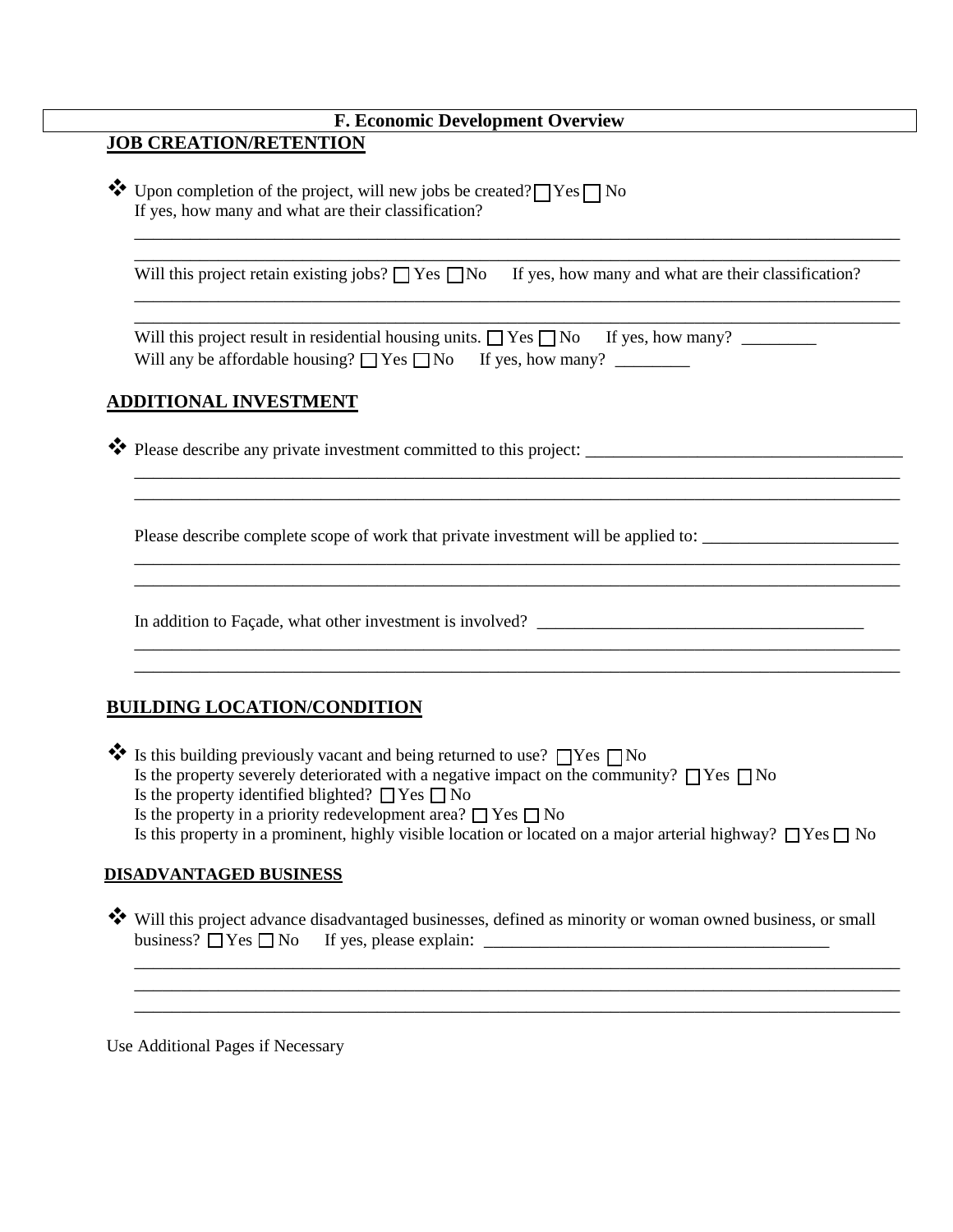| <b>G. Proposed Financing</b>                                                                                 |       |              |           |                |                    |                    |
|--------------------------------------------------------------------------------------------------------------|-------|--------------|-----------|----------------|--------------------|--------------------|
| Note: Other sources of funding must be equal to or greater than 20% of the Façade Program Assistance amount. |       |              |           |                |                    |                    |
| Source                                                                                                       | Rate  | Term         | Type      | Eligible Costs | <b>Other Costs</b> | <b>Total Costs</b> |
| Façade Program Assistance                                                                                    | $0\%$ |              | Term Loan | \$             | N/A                | %                  |
|                                                                                                              |       |              |           |                |                    |                    |
|                                                                                                              |       |              |           |                |                    |                    |
| <b>Owner Cash Investment</b>                                                                                 |       |              |           | \$             | \$                 | \$                 |
|                                                                                                              |       |              |           |                |                    |                    |
| Bank                                                                                                         |       |              |           | \$             | \$                 | \$                 |
|                                                                                                              |       |              |           |                |                    |                    |
| Other                                                                                                        |       |              |           | \$             | \$                 | \$                 |
|                                                                                                              |       |              |           |                |                    |                    |
|                                                                                                              | \$    | $\mathbb{S}$ | \$        |                |                    |                    |
|                                                                                                              |       |              | Total     |                |                    |                    |

| <b>H.</b> Attachments                                                        |                                                        |  |  |  |
|------------------------------------------------------------------------------|--------------------------------------------------------|--|--|--|
| Check if submitted. If not submitted, explain why in the space below, right. |                                                        |  |  |  |
| $Yes \Box No \Box$                                                           | Drawings and specifications.                           |  |  |  |
|                                                                              |                                                        |  |  |  |
|                                                                              |                                                        |  |  |  |
|                                                                              |                                                        |  |  |  |
|                                                                              |                                                        |  |  |  |
| $Yes \Box No \Box$                                                           | Photographs of building.                               |  |  |  |
|                                                                              |                                                        |  |  |  |
|                                                                              |                                                        |  |  |  |
|                                                                              |                                                        |  |  |  |
|                                                                              |                                                        |  |  |  |
| $Yes \Box$<br>$\rm No$                                                       | Letters of commitment (others involved in financing).  |  |  |  |
|                                                                              |                                                        |  |  |  |
|                                                                              |                                                        |  |  |  |
|                                                                              |                                                        |  |  |  |
|                                                                              |                                                        |  |  |  |
| $Yes \Box No$                                                                | Personal financial statements for each building owner. |  |  |  |
|                                                                              |                                                        |  |  |  |
|                                                                              |                                                        |  |  |  |
|                                                                              |                                                        |  |  |  |
|                                                                              |                                                        |  |  |  |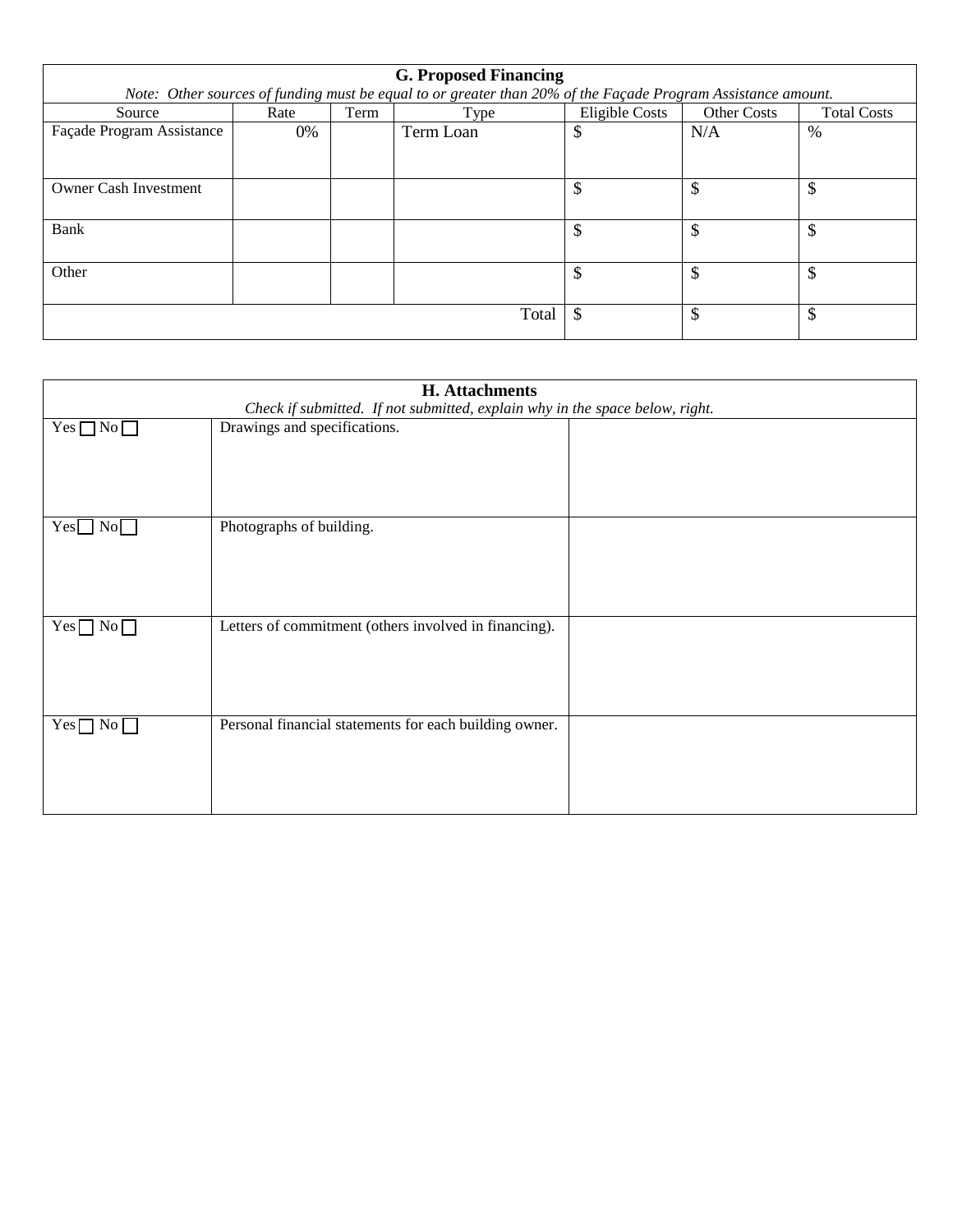#### **Disclosure**

### **By signing and submitting this application, the applicant hereby agrees to the following:**

- 1. Applicant agrees that the acceptance of this application does not commit the City to enter into an agreement, to pay any costs incurred in its preparation to participate in subsequent negotiations, or to contract for the project. Further, the acceptance of this application does not constitute an agreement by the City that any contract will be entered into by the City. The city expressly reserves the right to reject any or all applications or to request more information from the applicant.
- 2. The applicant also agrees that Façade Design Assistance will only be considered for the proposed project by the City if: 1) a façade design has been completed and is included with this application, and 2) bids or quotes for all proposed work were obtained and are included with this application.
- 3. Applicant hereby certifies that all information contained in this document and any attachments is true and correct to the best of the applicant's knowledge. Applicant also gives permission to the City of Knoxville to research the building's history, research the applicant's history, contact respective financial institutions, obtain credit reports and perform other related activities necessary for the reasonable evaluation of this proposal.

#### **Should assistance be provided applicant/borrower agrees:**

- 1. To comply with all applicable provisions of federal statutes and regulations concerning equal employment opportunities for persons engaged in rehabilitation work undertaken in connection with program assistance.
- 2. To keep such records as may be required by the City in connection with the work to be assisted.
- 3. To not discriminate upon the basis of race, color, sex, marital status, disability, religion or national origin in the sale, lease, rental, use or occupancy of the property to be assisted.
- 4. To allow no member of the governing body of the City of Knoxville and no employee of the City of Knoxville to have any interest, direct or indirect, in the proceeds of any loan or in any way contract entered into by the borrower for the performance of work financed, in whole or in part, with the proceeds of the loan.
- 5. That NO financial assistance will be provided if the project involves the permanent and involuntary displacement of tenants unless the applicant agrees to provide financial assistance to the tenants at levels consistent with the Federal Relocation and Real Property Acquisition Act, as amended. Such assistance granted will not, however, be counted in the private match requirement.

#### **In addition, the applicant is aware of the following:**

- 1. The assistance involves federal funds and requires compliance with federal guidelines, including Davis-Bacon Wage Rates, Handicapped Accessibility and Historic Preservation.
- 2. If assistance is given, an audit of the project may be required.
- 3. The applicant will be obligated to maintain the building improvements for a period equal to the terms of the loan.
- 4. Financial assistance will not be provided if property taxes or special assessments are in arrears.

## *\*Please note that incomplete applications will not be considered for funding.*

| Signature |  |
|-----------|--|
|           |  |

\_\_\_\_\_\_\_\_\_\_\_\_\_\_\_\_\_\_\_\_\_\_\_\_\_\_\_\_\_\_\_\_\_\_\_\_\_\_\_\_ \_\_\_\_\_\_\_\_\_\_\_\_\_\_\_\_\_\_\_\_\_\_\_\_\_\_\_\_\_\_\_\_\_\_\_\_\_\_\_\_ Title (if applicant is a company representative)

Print Name Date

\_\_\_\_\_\_\_\_\_\_\_\_\_\_\_\_\_\_\_\_\_\_\_\_\_\_\_\_\_\_\_\_\_\_\_\_\_\_\_\_ \_\_\_\_\_\_\_\_\_\_\_\_\_\_\_\_\_\_\_\_\_\_\_\_\_\_\_\_\_\_\_\_\_\_\_\_\_\_\_\_\_

**Applicant Submission**

### **Submit completed application to**: Ken McMahon

Community Development Department City of Knoxville P.O. Box 1631 400 Main Street Knoxville, TN 37901 kmcmahon@knoxvilletn.gov

*For Questions regarding the application or program guidelines Call: (865) 215-2120 or Fax: (865-215-2962)*